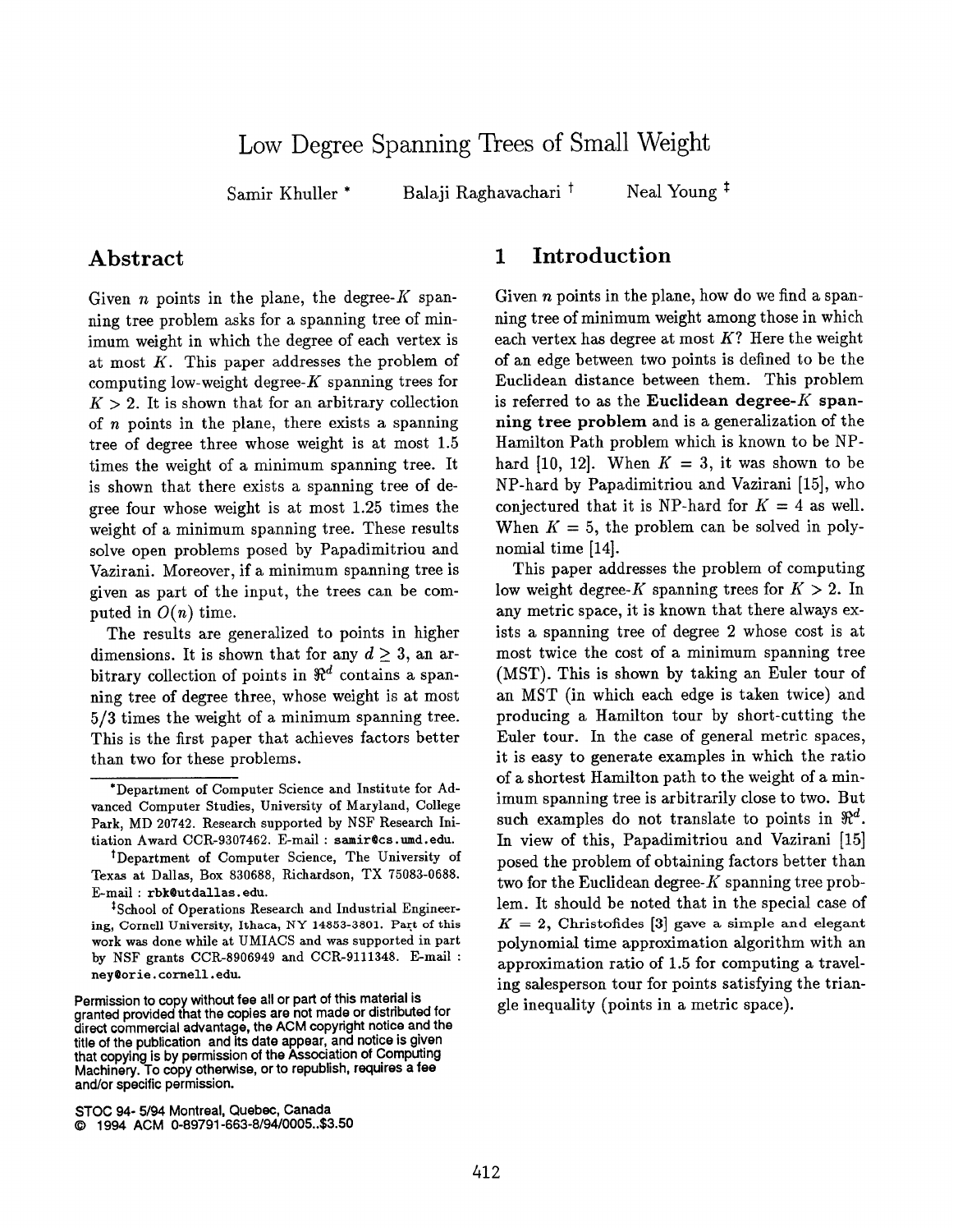### 1.1 Our Contributions

In this paper, we show that for an arbitrary collection of  $n$  points in the plane, there exists a degree-3 spanning tree whose weight is at most 1.5 times the weight of a minimum spanning tree. We also show that there exists a degree-4 spanning tree whose weight is at most 1.25 times the weight of a minimum spanning tree. This solves a ten year old open problem posed by Papadimitriou and Vazirani [15].

Moreover, if a minimum spanning tree is given as part of the input, the trees can be computed in  $O(n)$  time. Note that our bound of 1.5 for the degree-3 spanning tree problem is an "absolute" guarantee (based on the weight of an MST) as opposed to a "relative" guarantee for the degree-2 spanning tree obtained by Christofides [3] (based on the weight of an optimal solution).

We also generalize our results to points in higher dimensions. We show that for any  $d \geq 2$ , an arbitrary collection of points in  $\mathbb{R}^d$  contains a degree-3 spanning tree whose weight is at most 5/3 times the weight of a minimum spanning tree. This is the first paper that achieves factors better than two for these problems.

### 1.2 Significance of Our Results

Many approximation algorithms make use of the triangle inequality to obtain approximate solutions to NP-hard problems. These algorithms typically involve a "short-cutting" step where the triangle inequality is used to bound the cost of the obtained solution. Examples include Christofides' heuristic for the traveling salesperson problem [3], biconnectivity augmentation [8], approximate weighted matching [11], prize-collecting traveling salesperson [2], and bounded-degree subgraphs which have low weight and small bottleneck cost [16].

A question of general interest is how to obtain improved approximation algorithms for such problems when the points come from a Euclidean, as opposed to arbitrary, metric space. This requires making use of more than just the triangle inequality. Surprisingly, for most problems, improved algorithms are not known. (A notable exception is the famous Euclidean Steiner tree problem [5, 6].) We use rudimentary geometric techniques to obtain an improved algorithm for the Euclidean degree- $K$  spanning tree problem.

The key to our method is to give short-cutting steps that are provably better than implied by the triangle inequality alone. Lemma 3.3, which bounds the perimeter of an arbitrary triangle in terms of distances to its vertices from any point, is typical of the techniques that we use to get better bounds.

### 1.3 Related Work

Papadimitriou and Vazirani showed that any MST whose vertices have integer co-ordinates has maximum degree at most five [15], Monma and Suri [14] showed that for *every* set of points in the plane, there exists a degree-5 MST.

Many recent works have given algorithms to find subgraphs of bounded degree that simultaneously satisfy other given constraints. An algorithm to find a spanning tree or a Steiner tree of a given subset of vertices in a graph, with degree at most one more than minimum was given by Fürer and Raghavachari [9]. This was extended to weighted graphs by Fischer [7]. He shows how to find minimum spanning trees whose degree is within a constant multiplicative factor plus an additive  $O(\log n)$ of the optimal degree. The degree bound is improved further in the case when the number of different edge weights is bounded by a constant. Ravi, Marathe, Ravi, Rosenkrantz and Hunt [16] consider the problem of computing bounded-degree subgraphs satisfying given connectivity properties in a graph whose edge weights satisfy the triangle inequality. They give efficient algorithms for computing subgraphs which have low weight and small bottleneck cost. Salowe [18], and Das and Heffernan [4] consider the problem of computing bounded-degree graph spanners and provide algorithms for computing them. Robins and Salowe [17] study the maximum degrees of minimum spanning trees under various metrics.

## 2 Preliminaries

Let  $V = \{v_1, \ldots, v_n\}$  be a set of *n* points in the plane. Let  $G$  be the complete graph induced by V, where the weight of an edge is the Euclidean distance between its endpoints. We use the terms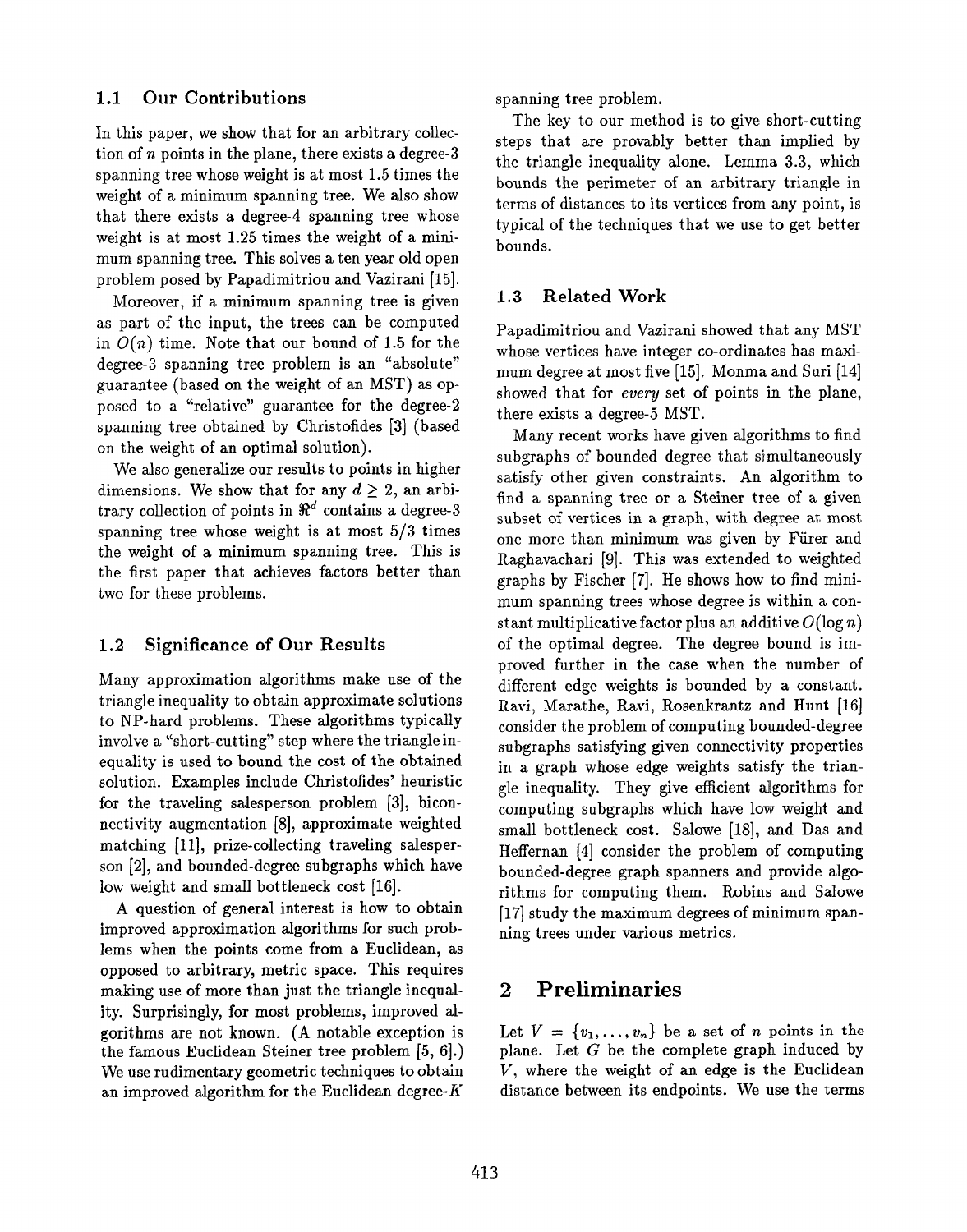points and vertices interchangeably. Let  $\overline{uv}$  be the Euclidean distance between vertices  $u$  and  $v$ . Let  $T_{\text{min}}$  be a minimum spanning tree (MST) of the points in  $V$ . Let  $w(T)$  denote the total weight of a spanning tree T. Let  $T_k$  denote a spanning tree in which every vertex has degree at most  $k$ . Let  $\deg_T(v)$  be the degree of a vertex v in the tree T. Let  $\triangle ABC$  denote the triangle formed by points A, B and C. Let  $\angle ABC$  denote the angle formed at B between line segments  $AB$  and  $BC$ . Let  $\overline{ABC}$ denote the perimeter of  $\triangle ABC$ .

In this paper we prove the following: for an arbitrary set of points in  $\Re^2$ ,

$$
\exists T_3: w(T_3) \leq 1.5 \times w(T_{\min}) \qquad (1)
$$

$$
\exists T_4: w(T_4) \leq 1.25 \times w(T_{\min}) \qquad (2)
$$

For an arbitrary set of points in  $\pi^-(a > 2)$ 

$$
\exists T_3: w(T_3) \leq \frac{5}{3} \times w(T_{\min}) \qquad (3)
$$

## 3 Points in the plane

We first consider the case of  $\Re^2$  – points in the plane. We first note some useful properties of minimum spanning trees in  $\mathbb{R}^d$ .

Proposition 3.1 ([15]) Let AB and BC be two edges incident to a point  $B$  in a minimum spanning tree of a set of points in  $\Re^d$ . Then  $\angle ABC$  is a largest angle in  $\triangle ABC$ .

Corollary 3.2 Let AB and BC be two edges incident to a point B in a minimum spanning tree of a set of points in  $\mathbb{R}^d$ . Then

- $\angle ABC \geq 60^{\circ}$
- $\angle BAC, \angle BCA \leq 90^{\circ}$ .

#### 3.1 An upper bound on the perimeter of a triangle

We now prove an upper bound on the perimeter of an arbitrary triangle in terms of distances to its vertices from an arbitrary point. This lemma is useful in proving the performances of our algorithms. The lemma is also interesting in its own right and we believe that it and the associated techniques will be useful in other geometrical problems.

**Lemma 3.3** Let X, A, B, and C be points in  $\mathbb{R}^d$  $\overline{\mathbf{v}}$ with  $AA \geq AD$ ,  $AC$ . Then

$$
\overline{ABC} \le (3\sqrt{3} - 4)\overline{XA} + 2(\overline{XB} + \overline{XC}). \tag{4}
$$

Note that  $3\sqrt{3} - 4 \approx 1.2$ . Recall that  $\overline{ABC}$  is the perimeter of the triangle and  $\overline{XY}$  is the distance from  $X$  to  $Y$ .



Figure 1: Shrinking to obtain canonical form

*Proof:* Let B and C' be points on XB and XC respectively such that  $\Lambda A = \Lambda B = \Lambda C$  (see Fig. 1). First we observe that the lemma is true if it is true for the points  $X, A, B'$  and  $C'$ . This follows because by triangle inequality,

$$
\overline{ABC} \leq \overline{AB'C'} + 2\overline{BB'} + 2\overline{CC'}.
$$

By our assumption,

$$
\overline{AB'C'} \le (3\sqrt{3} - 4)\overline{XA} + 2(\overline{XB'} + \overline{XC'})
$$

Combining the two inequalities yields the desired result. Therefore in the rest of the proof, we show that the lemma is true when the "arms"  $\overline{XA}, \overline{XB'}$ and  $\overline{XC'}$  are equal.

It is not very difficult to see that to maximize the perimeter of the triangle,  $X$  will be in the plane defined by  $A, B'$  and  $C'$ , and thus X is at the center of a circle passing through  $A, B'$  and  $C'$ .

By scaling, it suffices to consider the case when the circle has unit radius. In this case, the righthand side of (4) is exactly  $3\sqrt{3}$ . Thus, it suffices to show that the maximum perimeter achieved by any triangle whose vertices lie on a unit circle is  $3\sqrt{3}$ . This is easily proved [13].  $3\sqrt{3}$ . This is easily proved [13].

Note that in an arbitrary metric space it is possible to have an (equilateral) triangle of perimeter six and a point  $X$  at distance one from each vertex.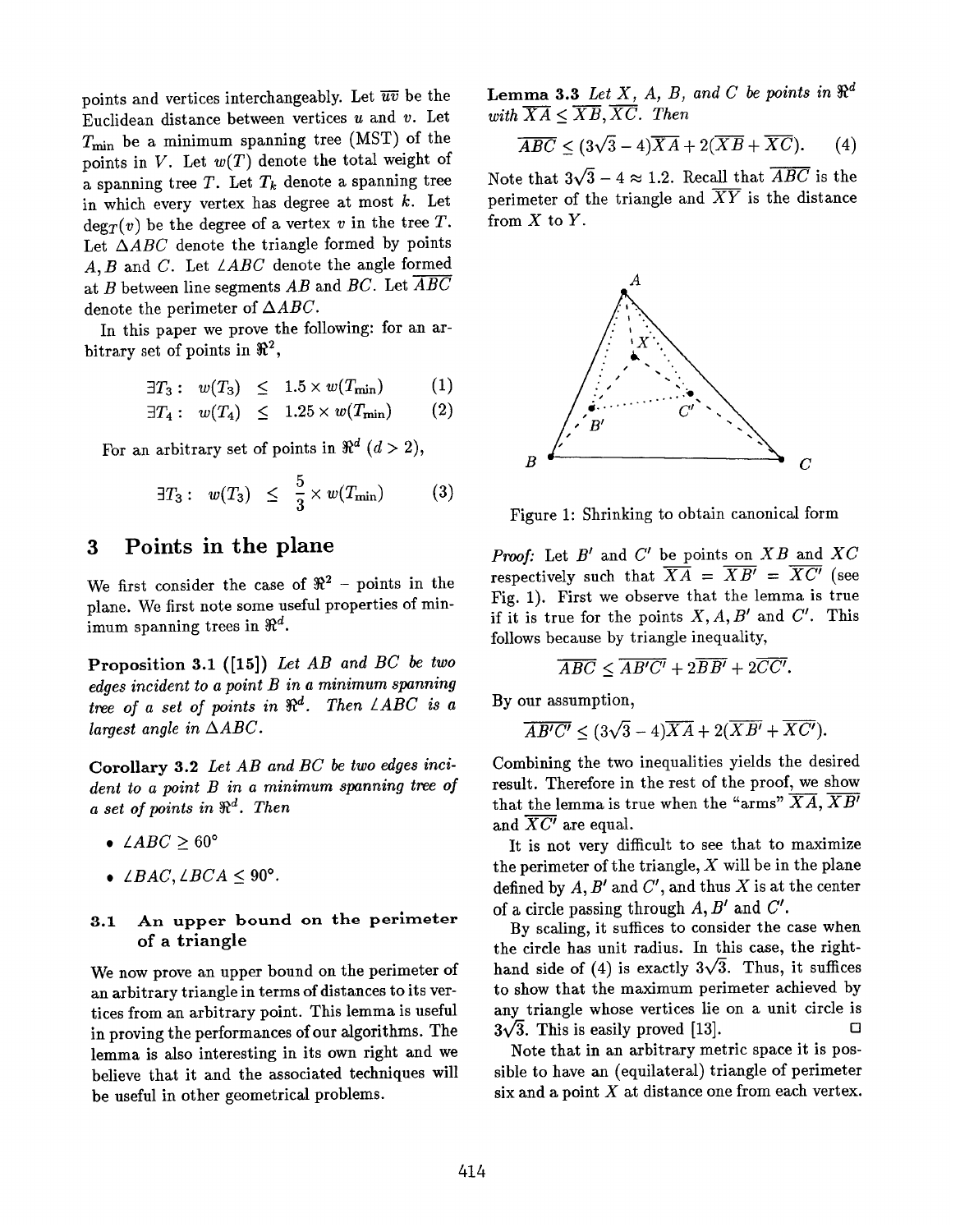#### 3.2 Spanning trees of degree three

We now assume that we are given a Euclidean minimum spanning tree  $T$  of degree at most five. We show how to convert  $T$  into a tree of degree at most three. The weight of the resulting tree is at most 1.5 times the weight of T.

High Level Description: The tree  $T$  is rooted at an arbitrary leaf vertex. Since  $T$  is a degree-5 tree, once it is rooted at a leaf, each vertex has at most four children. For each vertex  $v$ , the shortest path  $P<sub>v</sub>$  starting at v and visiting every child of v is computed. The final tree  $T_3$  consists of the union of the paths  $\{P_{\nu}\}\$ . Fig. 2 gives the above algorithm. In analyzing the algorithm, we think of each vertex  $v$  as replacing its edges from its children with the path  $P_v$ .

TREE-3 $(V, T)$  — Find a degree 3 tree of V.

- 1 Root the MST  $T$  at a leaf vertex  $r$ .
- 2 For each vertex  $v \in V$  do
- 3 Compute  $P_v$ , the shortest path starting at  $v$  and visiting all the children of  $v$ .
- 4 Return  $T_3$ , the tree formed by the union of the paths  $\{P_v\}.$

Figure 2: Algorithm to find a degree 3 tree.

Note: Typically, the initial MST has very few nodes with degree greater than three [1]. In practice, it is worth modifying the algorithm to scan the vertices in preorder, maintaining the partial tree  $T_3$ of edges added so far, and to add paths to  $T_3$  as follows. When considering a vertex  $v$ , if the degree of v in the partial  $T_3$  is two, add the path  $P_v$  as described in the algorithm. Otherwise its degree is one and, in this case, relax the requirement that the added path must start at  $v$ . That is, add the shortest path that visits  $v$  and all of  $v$ 's children to  $T_3$  (see §3.3). This modification will never increase the cost of the resulting tree, but may offer substantially lighter trees in practice.

Lemma 3.4 The algorithm in Fig. 2 outputs a spanning tree of degree three.

Proof: An easy proof by induction shows that the union of the paths forms a tree. Each vertex  $v$  is on at most two paths and is an interior vertex of at most one path.  $\Box$  Lemma 3.5 Let  $v$  be a vertex in an MST  $T$  of a set of points in  $\mathbb{R}^2$ . Let  $P_v$  be a shortest path visiting  $\{v\} \cup child_T(v)$  with v as one of its endpoints.

$$
w(P_v) \le 1.5 \times \sum_{v_i \in child_T(v)} \overline{vv_i}.
$$

By the above lemma, each path  $P<sub>v</sub>$  has weight at most 1.5 times the weight of the edges it replaces. Thus,

**Theorem 3.6** Let  $T$  be a minimum spanning tree of a set of points in  $\mathbb{R}^2$ . Let  $T_3$  be the spanning tree output by the algorithm in Fig. 2.

$$
w(T_3) \leq 1.5 \times w(T).
$$

Proof of Lemma 3.5. We consider the various cases that arise depending on the number of children of v. The cases when v has no children or exactly one child are trivial.

Case 1: v has 2 children,  $v_1, v_2$ . There are two possible paths for  $P_v$ , namely  $P_1 = [v, v_1, v_2]$  and  $P_2 = [v, v_2, v_1]$ . Clearly,

$$
w(P_v) = \min(w(P_1), w(P_2))
$$
  
\n
$$
\leq \frac{w(P_1) + w(P_2)}{2}
$$
  
\n
$$
= \frac{\overline{v} \overline{v_1}}{2} + \frac{\overline{v} \overline{v_2}}{2} + \overline{v_1 v_2}
$$
  
\n
$$
\leq 1.5 (\overline{v} \overline{v_1} + \overline{v} \overline{v_2}).
$$

 $Case 2: v has 3 children, v<sub>1</sub>, v<sub>2</sub>, v<sub>3</sub>.$  Let  $v_1$  be the child that is nearest to  $v$ . Consider the following four paths (see Fig. 3):  $P_1$  =  $[v, v_1, v_2, v_3], P_2 = [v, v_1, v_3, v_2], P_3 = [v, v_2, v_1, v_3]$ and  $P_4 = [v, v_3, v_1, v_2].$ 

The path  $P_v$  is at most as heavy as the lightest of  $\{P_1, P_2, P_3, P_4\}$ . The weight of the lightest of these paths is at most any convex combination of the weights of the paths. Specifically,

$$
w(P_v) \leq \min(w(P_1), w(P_2), w(P_3), w(P_4))
$$
  
 
$$
\leq \frac{w(P_1)}{3} + \frac{w(P_2)}{3} + \frac{w(P_3)}{6} + \frac{w(P_4)}{6}
$$

We will now prove that

$$
\frac{w(P_1)}{3} + \frac{w(P_2)}{3} + \frac{w(P_3)}{6} + \frac{w(P_4)}{6}
$$
  
\$\leq 1.5 (\overline{vv\_1} + \overline{vv\_2} + \overline{vv\_3}).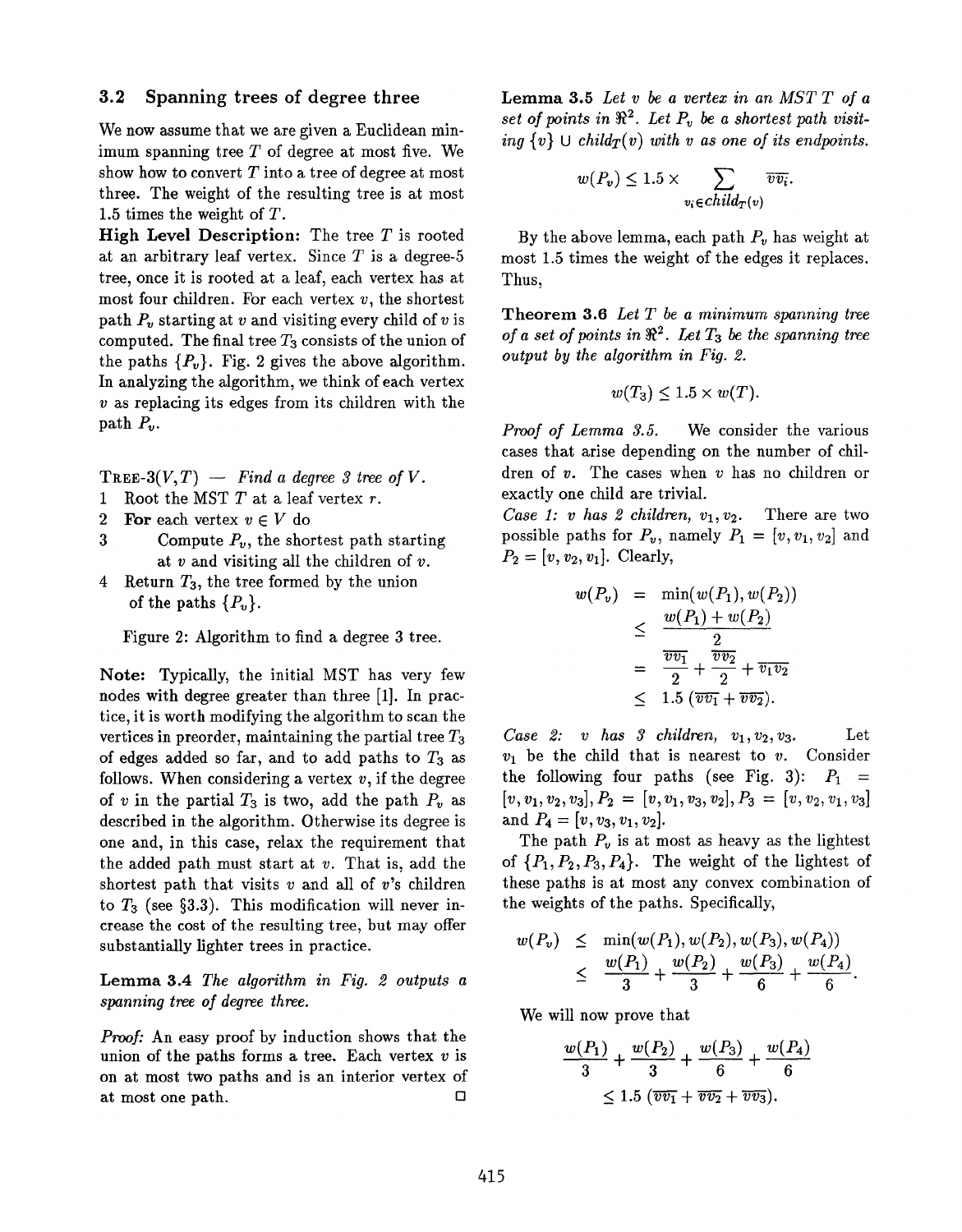

Figure 3:  $T_3$ , three children

This simplifies to

 $\overline{v_1v_2} + \overline{v_2v_3} + \overline{v_3v_1} \leq 1.25 \overline{vv_1} + 2(\overline{vv_2} + \overline{vv_3}),$ 

which follows from Lemma 3.3.

Case 3: v has 4 children,  $v_1, v_2, v_3, v_4$ . Let v' be the point of intersection of the diagonals  $\overline{v_1v_3}$ and  $\overline{v_2v_4}$ . Note that the diagonals do intersect because the polygon  $v_1 v_2 v_3 v_4$  is convex (follows from Corollary 3.2).

Let  $v_3$  be the point that is furthest from  $v'$ , among  ${v_1, v_2, v_3, v_4}$ . Consider the following two paths (see Fig. 4):  $P_1 = [v, v_4, v_1, v_2, v_3], P_2 =$  $[v, v_2, v_1, v_4, v_3].$ 

Clearly,

$$
w(P_v) \le \min(w(P_1), w(P_2)) \le \frac{w(P_1)}{2} + \frac{w(P_2)}{2}.
$$

We will show that

$$
\frac{1}{2}(w(P_1)+w(P_2))\leq 1.5(\overline{vv_1}+\overline{vv_2}+\overline{vv_3}+\overline{vv_4}).
$$

This simplifies to

$$
\overline{v_1v_2v_3v_4}+(\overline{v_1v_2}+\overline{v_1v_4})\leq 3(\overline{v_1}+\overline{v_2}+2(\overline{v_2}+\overline{v_4}).\tag{5}
$$



Figure 4:  $T_3$ , four children

We will first prove that

$$
\overline{v_1v_2v_3v_4}+(\overline{v_1v_2}+\overline{v_1v_4})\leq 3(\overline{v'v_1}+\overline{v'v_3})+2(\overline{v'v_2}+\overline{v'v_4}).\tag{6}
$$

Once we prove (6), by triangle inequality we can conclude that (5) is true. (Since  $\overline{vv_1} + \overline{vv_3} \ge \overline{v_1v_3} =$  $\overline{v'v_1} + \overline{v'v_3}$  and  $\overline{vv_2} + \overline{vv_4} \ge \overline{v_2v_4} = \overline{v'v_2} + \overline{v'v_4}$ .)

We prove (6) by contradiction. Suppose there exists a set of points which does not satisfy (6). Suppose we shrink  $v'v_3$  by  $\delta$ . The left side of the above inequality decreases by at most  $2\delta$ , whereas the right side of the inequality decreases by exactly 36. Therefore as we shrink  $v'v_3$ , the inequality stays violated. Suppose  $v'v_3$  shrinks and becomes equal to another edge  $v'v_i$  for some  $i \in \{1,2,4\}.$ We now shrink both  $v'v_3$  and  $v'v_i$  simultaneously at the same rate. Again it is easy to show that the inequality continues to be violated as  $v'v_3$  and  $v'v_i$ shrink. Hence we reach a configuration where three of the edges are equal.

Without loss of generality, the length of the three edges is 1 and the length of the fourth edge is some  $\epsilon \leq 1$ .

There are two cases to consider. The first is when  $v'v_1 = \epsilon$  and the second is when  $v'v_2 = \epsilon$ . (The case when  $v'v_4 = \epsilon$  is the same as the second case.)

Case 3a.  $v'v_1 = \epsilon$ . We wish to prove that

$$
\overline{v_1v_2v_3v_4} + (\overline{v_1v_2} + \overline{v_1v_4}) \leq 7 + 3\epsilon.
$$

We want to show that the function  $F(\epsilon)$  =  $\overline{v_1v_2v_3v_4} + (\overline{v_1v_2} + \overline{v_1v_4}) - 7 - 3\epsilon$  is non-positive in the range  $0 \leq \epsilon \leq 1$ . Simplifying, we get

(5) 
$$
F(\epsilon) = 2\overline{v_1v_2} + \overline{v_2v_3} + \overline{v_3v_4} + 2\overline{v_1v_4} - 7 - 3\epsilon.
$$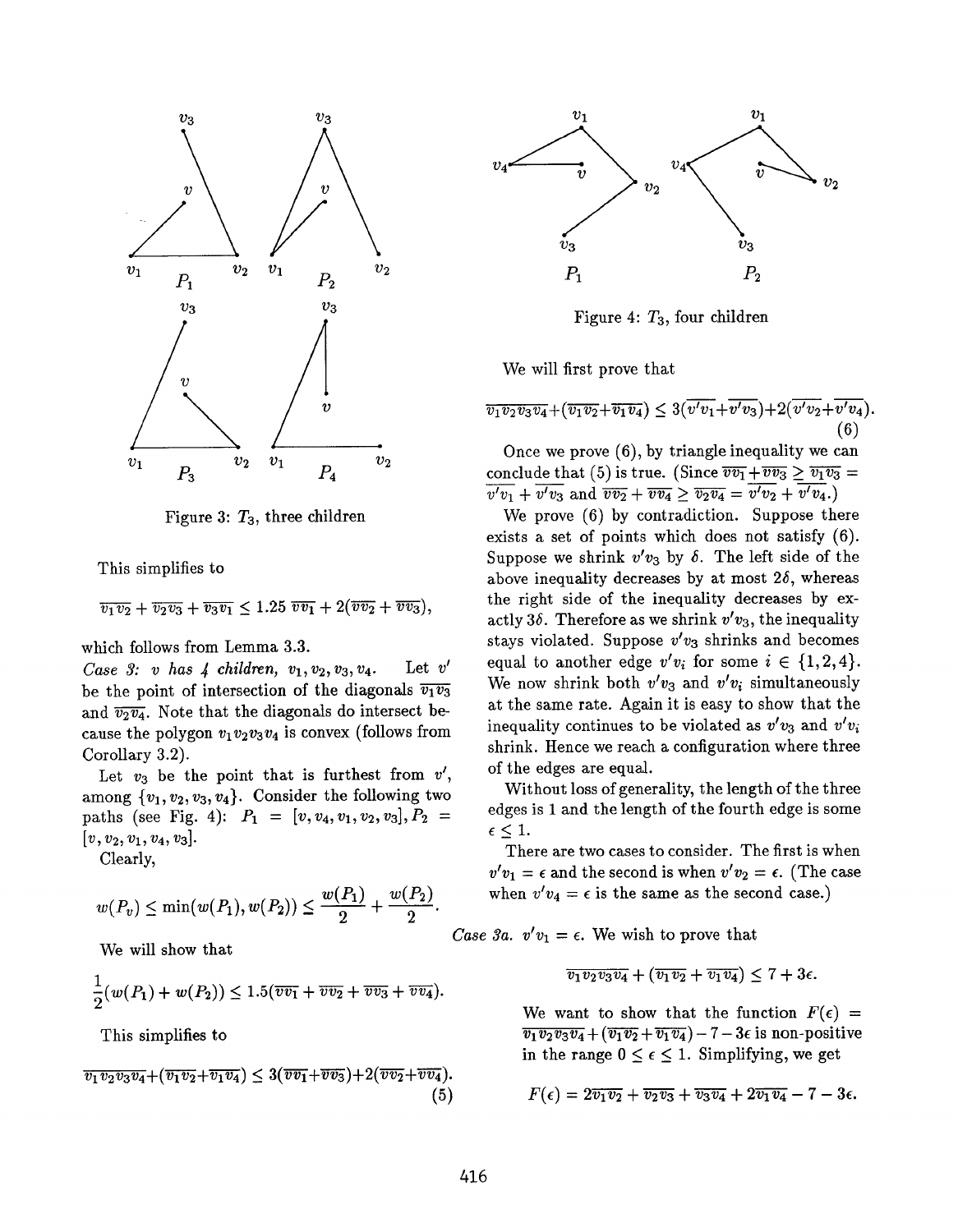Each of  $\overline{v_i v_j}$  in the definition of F is a convex function of  $\epsilon$  due to the following reason. Let p be the point closest to  $v_i$  on the line connecting  $v_i$  and  $v'$ . Observe that as  $v_i$  moves towards  $v', \overline{v_i v_i}$  decreases if  $v_i$  is moving towards p and increases otherwise. Since  $F$  is a sum of convex functions minus a linear function, it is a convex function of  $\epsilon$ . Therefore it is maximized at either  $\epsilon = 0$  or  $\epsilon = 1$ .

When  $\epsilon = 1$ , all four points are at the same distance from v'. If angle  $\angle v_4v'v_1 = \alpha$  then F can be written as a function of a single variable  $\alpha$  and it can be verified that F reaches a maximum value of  $10\sqrt{0.8} - 10$ , which is nonpositive.

When  $\epsilon = 0$ ,  $\overline{v_1 v_2} = \overline{v_1 v_4} = 1$ . Simplifying we get  $F = \overline{v_2 v_3} + \overline{v_3 v_4} - 3$ , and it reaches a max imum value of  $2\sqrt{2} - 3$ , which is non-positive (when  $\epsilon = 0$ , note that  $v_1$  is the midpoint of the line segment  $v_2v_4$ ).

Case 3b.  $v'v_2 = \epsilon$ . We wish to prove that

 $\overline{v_1v_2v_3v_4} + (\overline{v_1v_2} + \overline{v_1v_4}) \leq 8 + 2\epsilon.$ 

We want to show that the function  $F'(\epsilon)$  =  $\overline{v_1v_2v_3v_4} + (\overline{v_1v_2} + \overline{v_1v_4}) - 8 - 2\epsilon$  is non-positive in the range  $0 \leq \epsilon \leq 1$ .

As a function of  $\epsilon$ , function  $F'$  is a sum of convex functions minus a linear function, and thus is convex. Therefore it is maximized at either  $\epsilon = 0$  or  $\epsilon = 1$ .

The case  $\epsilon = 1$  leads to the same configuration as in Case 3a.

When  $\epsilon = 0$ ,  $\overline{v_1v_2} = \overline{v_2v_3} = 1$ . Here  $F' =$  $2\overline{v_1v_4} + \overline{v_3v_4} - 5$ . If angle  $\angle v_4v'v_1 = \alpha$ , then  $F'$ can be written as a function of a single variable  $\alpha$  and it can be verified that  $F'$  reaches a maximum value of  $5\sqrt{0.8} - 5$ , which is nonpositive.

This concludes the proof of Lemma 3.5. ❑

The example in Fig, 5 shows that the 1.5 factor is tight for the algorithm. Each curved arc shown in Fig. 5 is actually a straight line, and has been drawn curved for convenience. The vertex that is the child of the root has three children, and is forced to drop one child. In doing so, the degree

of its child goes to four, and it in turn. drops one of its children. The algorithm could make choices in such a way that the changes propagate through the tree and the tree  $T_3$  output by the algorithm may be as shown in the figure. The ratio of the cost of the final solution to the cost of the MST can be made arbitrarily close to 1.5. The same example shows that a factor of 1.5 is tight for the modified algorithm too (although the output tree is slightly different).



Figure 5: Bad example for algorithm in Fig. 2.

#### 3.3 Spanning trees of degree four

We now assume that we are given a Euclidean minimum spanning tree in which every vertex has degree at most 5. We show how to convert this tree to a tree in which every vertex has degree at most 4. High Level Description: The basic idea is the same as in the previous algorithm.

The difference is that we don't insist that each path  $P_v$  start at v. The tree is rooted at an arbitrary leaf. For each vertex  $v$ , the minimum weight path  $P_v$  visiting v and all of v's children (not necessarily starting at  $v$ ) is computed. The final tree  $T_4$  consists of the union of the paths  $\{P_v\}$ . Again, for the analysis we think of each path  $P_y$  replacing the edges between  $v$  and its children in  $T$ .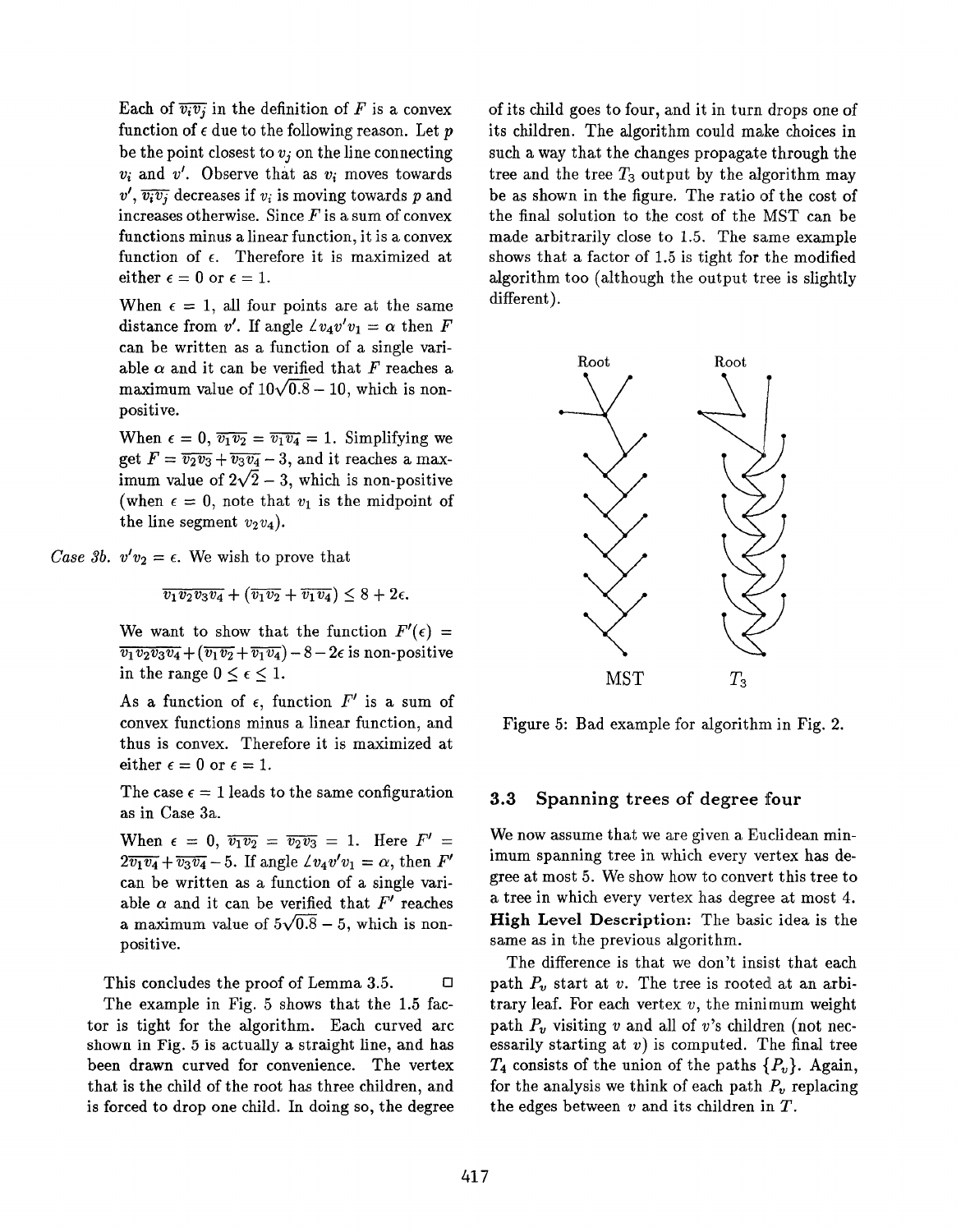TREE-4 $(V, T)$  — Find a degree 4 tree of V.

- 1 Root the MST  $T$  at a leaf vertex  $r$ .
- 2 For each vertex  $v \in V$  do
- 3 Compute the shortest path  $P_v$ visiting v and all its children.
- 4 Return  $T_4$ , the tree formed by the union of the paths  $\{P_v\}.$

Figure 6: Algorithm to find a degree 4 tree.

Lemma 3.7 The algorithm in Fig. 6 returns a degree- $\mu$  spanning tree of the given set of points V.

*Proof:* A proof by induction shows that  $T_4$  is a tree. Each vertex  $v$  occurs in at most two paths and thus has degree at most four. ❑

Lemma 3.8 Let  $v$  be a vertex in an MST  $T$  for a set of points in  $\mathbb{R}^2$ . Let  $P_v$  be the shortest path visiting  $\{v\} \cup child_T(v)$ .

$$
w(P_v) \le 1.25 \times \sum_{v_i \in child_T(v)} \overline{vv_i}.
$$

From the above lemma, each path  $P_v$  weighs at most 1.25 times the net weight of the edges it replaces. Thus,

Theorem 3.9 Let  $T$  be a minimum spanning tree of a set of points in  $\mathbb{R}^2$ . Let  $T_4$  be the spanning tree output by the algorithm in Fig. 6.

 $w(T_4) \leq 1.25 \times w(T)$ .

Proof of Lemma 3.8. The proof is similar to the proof of Lemma 3.5. As before, we consider cases depending on the number of children of v. The cases when  $v$  has no children, one child, or two children are trivial.

Case 1: v has 3 children,  $v_1, v_2, v_3$ . Let  $v_1$  be the point that is closest to  $v$ , among its children. Consider the following four paths (see Fig. 7):  $P_1 =$  $[v_2,v_1,v,v_3], P_2 = [v_2,v,v_1,v_3], P_3 = [v_1,v,v_2,v_3]$ and  $P_4 = [v_1, v, v_3, v_2].$ 

Clearly,

$$
w(P_v) \le \frac{w(P_1)}{3} + \frac{w(P_2)}{3} + \frac{w(P_3)}{6} + \frac{w(P_4)}{6}.
$$

We will show that

$$
\frac{w(P_1)}{3} + \frac{w(P_2)}{3} + \frac{w(P_3)}{6} + \frac{w(P_4)}{6}
$$



Figure 7:  $T_4$ , three children

$$
\leq \frac{2+\sqrt{3}}{3}(\overline{vv_1}+\overline{vv_2}+\overline{vv_3}).
$$

This proves the three-child case because  $\frac{2+\sqrt{3}}{3}$  approximately equals 1.244 and is less than 1.25. This simplifies to

$$
\frac{\overline{v_1v_2} + \overline{v_1v_3} + \overline{v_2v_3}}{3} + \overline{v_1v_1} + \frac{\overline{v_2v_2} + \overline{v_3v_3}}{2}
$$

$$
\leq \frac{2 + \sqrt{3}}{3} (\overline{v_1v_1} + \overline{v_2v_2} + \overline{v_3v_3}),
$$

which further simplifies to

$$
\overline{v_1v_2v_3} \le (\sqrt{3}-1)\overline{v_1} + (\sqrt{3}+\frac{1}{2})(\overline{v_2}+\overline{v_3}). \tag{7}
$$

Since  $v_1$  is the closest point to  $v$ , applying Lemma 3.3, we get

$$
\overline{v_1v_2v_3} \leq (3\sqrt{3}-4)\overline{v_1}+2(\overline{v_2}+\overline{v_3}).
$$

and hence

$$
\frac{\overline{v_1v_2v_3}}{\sqrt{v_1v_2v_3}} \leq (\sqrt{3}-1)\overline{v_1v_1} + (2\sqrt{3}-3)\overline{v_2v_1} \n+2(\overline{v_2v_2} + \overline{v_2v_3}) \n\leq (\sqrt{3}-1)\overline{v_1v_1} + (\sqrt{3}+\frac{1}{2})(\overline{v_2v_2} + \overline{v_2v_3}).
$$

This proves (7).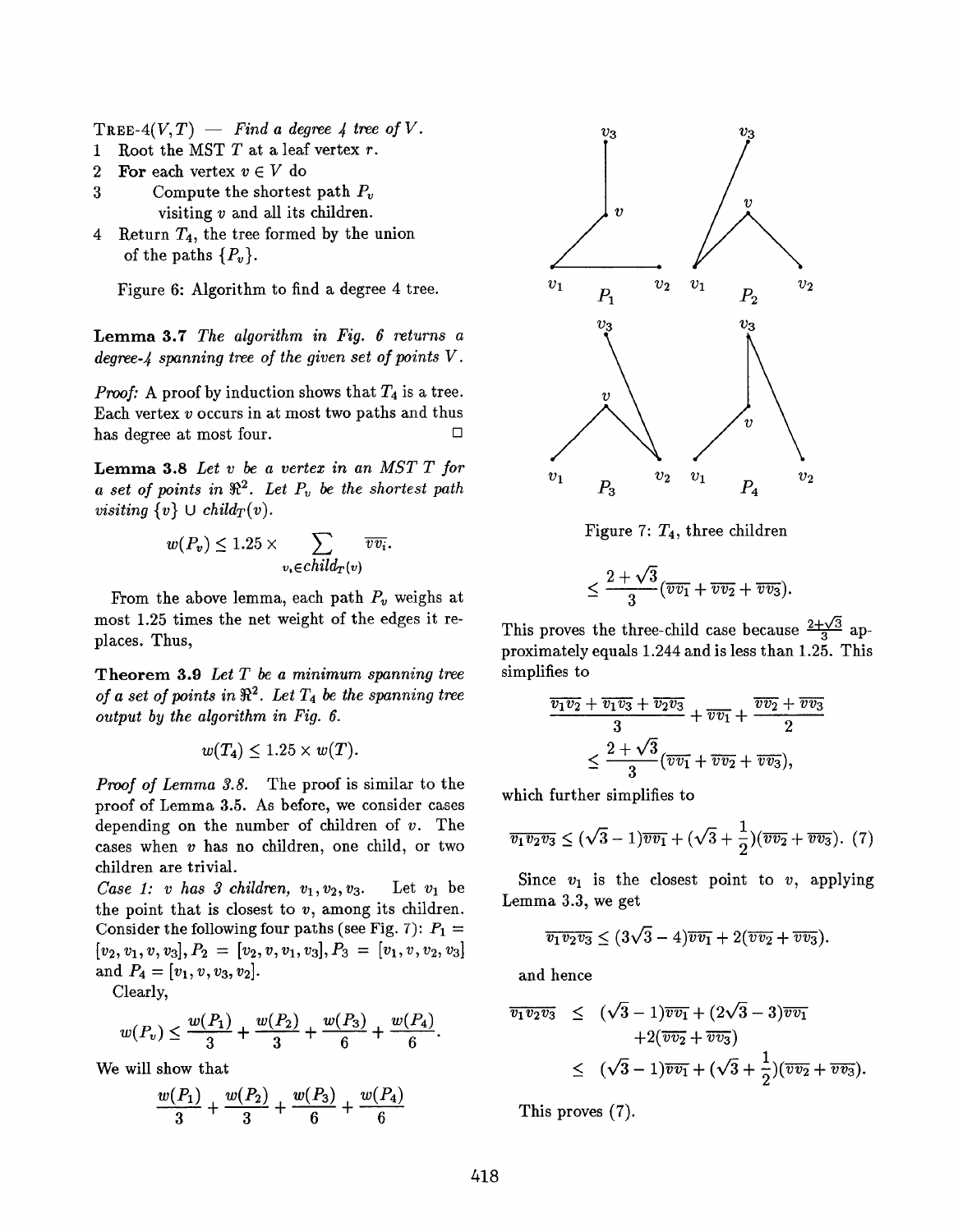Case 2: v has  $\downarrow$  children,  $v_1, v_2, v_3, v_4$ . Assume that  $v_1$  is the point that is closest to v, among its children. Let the order of the points be  $v_1, v_2, v_3, v_4$ , when we scan the plane clockwise from v, starting from an arbitrary direction.

There are two cases, depending on whether  $v_4$  or  $v_3$  is the point that is furthest from  $v$  among its children. We first address the case when  $v_4$  is the furthest point. (The proof for the case when  $v_2$  is the point furthest from  $v$  is symmetric to the case when  $v_4$  is the furthest point.)

Consider the following paths (see Fig. 8):  $P_1$  =  $[v_4, v_1, v, v_2, v_3]$  and  $P_2 = [v_4, v_3, v, v_1, v_2]$ .



Figure 8:  $T_4$ , four children

The path  $P_v$  added by the algorithm is at most as heavy as the lighter of the paths  $P_1$  and  $P_2$ . Hence

$$
w(P_v) \le \min(P_1, P_2) \le \frac{w(P_1) + w(P_2)}{2}.
$$

We will show that

$$
\frac{w(P_1)+w(P_2)}{2}\leq 1.25(\overline{vv_1}+\overline{vv_2}+\overline{vv_3}+\overline{vv_4}).
$$

Simplifying, we need to show that

$$
\frac{1}{2}(\overline{v_4v_1} + \overline{v_1v} + \overline{v_2v_2} + \overline{v_2v_3} + \overline{v_4v_3} + \overline{v_3v} + \overline{v_7v_1} + \overline{v_1v_2})
$$
\n
$$
\leq \frac{5}{4}(\overline{v_7v_1} + \overline{v_7v_2} + \overline{v_7v_3} + \overline{v_7v_4}).
$$

Further simplifying, we get:

$$
\overline{v_1v_2v_3v_4} \leq \frac{1}{2}\overline{v_1} + \frac{5}{2}\overline{v_4} + \frac{3}{2}(\overline{v_2} + \overline{v_3}).
$$

Note that if it happens that  $v_3$  was the farthest point from  $v$ , among its children, we get a similar equation with  $v_3$  and  $v_4$  being exchanged in r.h.s of the equation. By symmetry, the case when  $v_2$  is furthest is similar to  $v_4$  being farthest.

Without loss of generality,  $\overline{vv_3} \geq \overline{vv_2}$ . The proof now proceeds in a manner similar to the proof of Lemma 3.3. If there is a configuration of points for which this equation is not true (the l.h.s exceeds the r.h.s) then we can move  $v_4$ ,  $v_3$  closer to v until  $\overline{vv_2}$  =  $\overline{vv_3} = \overline{vv_4}$ . In doing this, we decrease the l.h.s by at most  $2(\overline{vv_4} - \overline{vv_2}) + 2(\overline{vv_3} - \overline{vv_2})$ . Clearly, the r.h.s decreases by exactly  $4(\overline{vv_4} - \overline{vv_2}) + 4(\overline{vv_3} - \overline{vv_2}).$ This ensures that the l.h.s is still greater than the r.h.s. Hence without loss of generality, if there is a configuration for which our equation is not true then there is a configuration with the property that  $\overline{vv_4} = \overline{vv_3} = \overline{vv_2}$ . We now show that when this property is true there is no counter-example.

By scaling, we may assume that  $\overline{vv_4} = \overline{vv_3}$  $\overline{vv_2} = 1$ , and  $\overline{vv_1} = \epsilon$ , where  $\epsilon \leq 1$ .

Note that (by Corollary 3.2)  $v$  was originally within the convex hull of its four children. Also (by Corollary  $3.2$ ), every child is on the convex hull. These properties are both maintained by the above shrinking steps.

We now wish to prove that  $\overline{v_1v_2v_3v_4} \leq \frac{11}{2} + \frac{1}{2}\epsilon$ . It is easily shown using elementary calculus that for any  $\epsilon$  such that  $v_1$  is on the convex hull of the points  $\{v_1, \ldots, v_4\}$ , rotating  $v_1$  and  $v_3$  around v until  $\angle v_1v_2 = \angle v_1vv_4$  (see Fig. 9) and  $\angle v_2vv_3$  =  $\angle v_4 v v_3$  does not decrease the perimeter. Also, it maintains that  $v_1$  is on the convex hull. Assume the two pairs of angles are equal, and define  $F(\epsilon) =$  $\overline{v_1v_2v_3v_4} - \epsilon/2 - 11/2$ . We will show F is nonpositive over the range of possible  $\epsilon$ .



Figure 9: Figure to illustrate degree four case.

As a function of  $\epsilon$ , function F is a sum of con-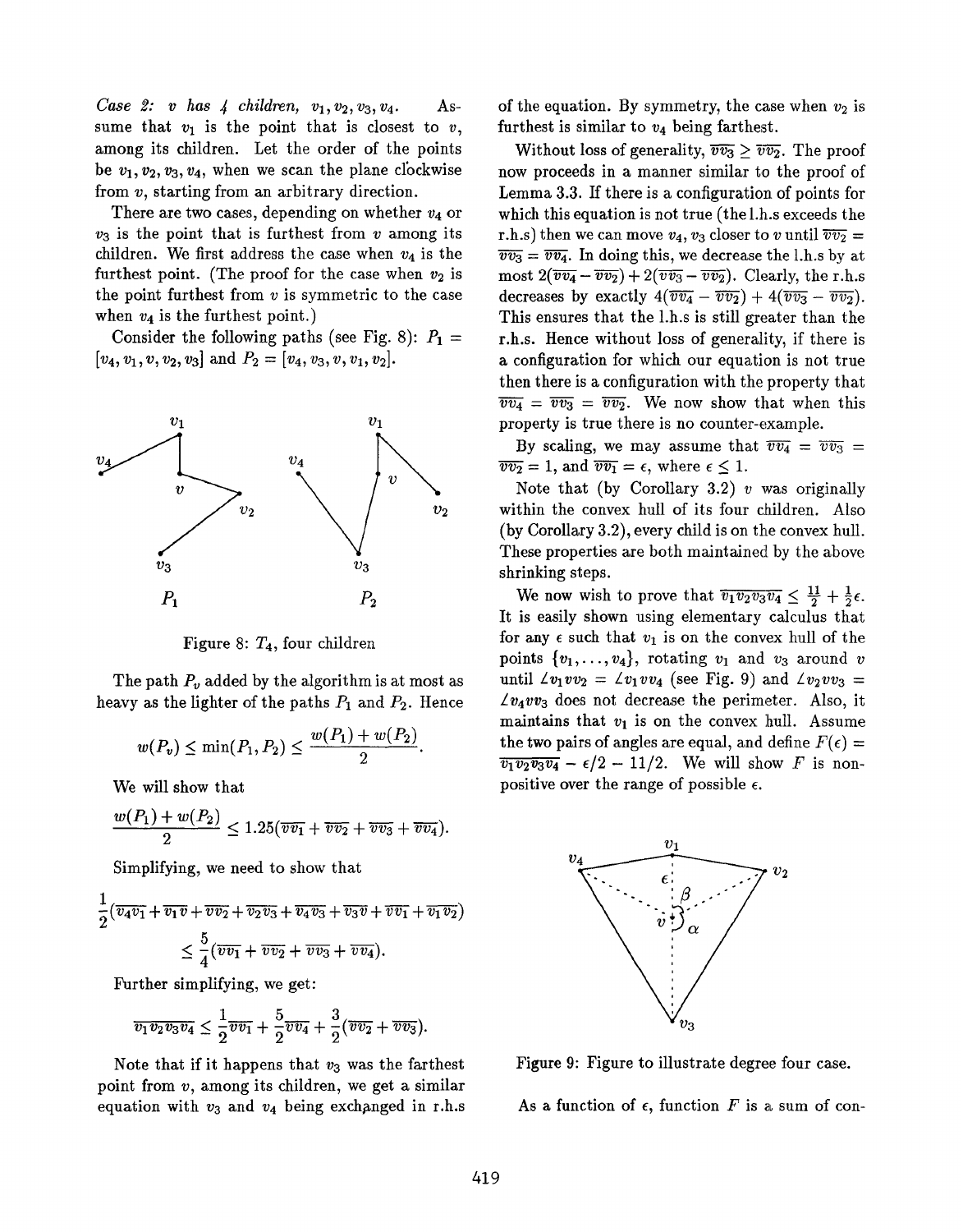vex functions minus a linear function, and thus is convex. Therefore,  $F$  is maximized either when  $\overline{vv_1} = 1$  or when  $v_1$  is the midpoint of edge  $\overline{v_2v_4}$ (since  $v_1$  is on the convex hull,  $v_1$  can not cross the edge, hence this interval contains all possible values for  $\epsilon$ ).

In the first case, all four points lie on a unit circle with center at  $v$ . For any four such points, it is easily proven using calculus that  $\overline{v_1 v_2 v_3 v_4}$  is maximized when the four points are the vertices of a square at  $4\sqrt{2} \approx 5.66$ . Thus,  $F(1) < 0$ .

In the second case,  $\overline{v_1v_2v_3v_4} = \overline{v_2v_3v_4}$ . As noted previously, this is at most  $3\sqrt{3} \approx 5.2$ . Thus,  $F(\epsilon) < 0.$ 

We now deal with the case when  $v_3$  is the furthest point. In this case we take the paths  $P_1 =$  $[v_4, v_1, v, v_2, v_3]$  and  $P_2 = [v_3, v_4, v, v_1, v_2]$ . The path  $P$  added by the algorithm is at most as heavy as the lighter of the paths  $P_1$  and  $P_2$ . Hence,

$$
w(P)\leq \min(P_1,P_2)\leq \frac{w(P_1)+w(P_2)}{2}.
$$

Simplifying, we get

$$
\overline{v_1v_2v_3v_4} \leq \frac{1}{2}\overline{v_0v_1} + \frac{5}{2}\overline{v_0v_3} + \frac{3}{2}(\overline{v_0v_2} + \overline{v_0v_4}).
$$

The proof of this is identical to the proof of the previous case. ❑

## 4 Points in higher dimensions

We show how to compute a degree-3 tree  $(T_3)$  when the points are in arbitrary dimension  $d \geq 3$ . The algorithm for computing the tree is similar to the algorithm for computing degree three trees in the plane — the tree  $T_3$  is formed by rooting the MST and taking the union of the paths  $\{P_v\}$ , where each  $P_v$  is the shortest path starting at v and visiting all of the children of  $v$  in the rooted MST. It is known that any Euclidean MST has constant degree [17], so that the algorithm still requires only linear time. The bound on the weight of  $T_3$  is similar, except that  $v$  may have more children. We prove that regardless of the number of children that  $v$  has, the weight of  $P_v$  is at most 5/3 the weight of the edges that it replaces:

Lemma 4.1 Let  $\{v, v_1, v_2, ..., v_k\}$  be a set of arbitrary points in  $\mathbb{R}^d$ . There is a path P, starting at v, that visits all the points  $v_1, v_2, \ldots, v_k$  such that

$$
w(P) \leq \frac{5}{3} \sum_{i=1}^{k} \overline{vv_i}
$$

*Proof:* We prove this by induction on the degree of  $v.$  Sort the points in increasing distance from  $v$  as  $v_1, \ldots, v_k$ . Let  $v = v_0$ . The lemma is trivially true when  $k = 0, 1, 2$ . Let us assume that the lemma is true for all values of k up to some  $\ell \geq 2$ . Consider  $k = \ell + 1$ . By the induction hypothesis, the claim is true when v has  $k-3$  children; hence we can find a path  $P'$  that starts at  $v$  and visits all vertices  $v_i$   $(i = 1, ..., k - 3)$  (not necessarily in that order) such that  $w(P') \leq \frac{5}{3} \sum_{i=1}^{k-3} \overline{vv_i}$ . Let  $v_j$  be the last vertex on the path  $P'$ . We add the cheapest path  $P''$  that starts at  $v_i$  and visits  $v_{k-2}, v_{k-1}$  and  $v_k$ (again, not necessarily in that order). This path together with  $P'$  will form a path that starts at v and visits all vertices adjacent to  $v$ . We now show that

$$
w(P'') \leq \frac{5}{3}(\overline{vv_{k-2}} + \overline{vv_{k-1}} + \overline{vv_k}).
$$
 (8)

This suffices to prove the lemma. Let  $P_1, \ldots, P_6$  be the six possibilities for  $P''$ . Clearly,

$$
w(P'') \leq \frac{1}{6} \sum_{i=1}^{6} w(P_i).
$$

We will prove that

$$
\frac{1}{6}\sum_{i=1}^6 w(P_i) \leq \frac{5}{3}(\overline{vv_{k-2}} + \overline{vv_{k-1}} + \overline{vv_k}).
$$

This simplifies to

$$
2 \overline{v_{k-2}v_{k-1}v_k} + \sum_{i=k-2}^{k} \overline{v_jv_i}
$$
  
 
$$
\leq 5(\overline{vv_{k-2}} + \overline{vv_{k-1}} + \overline{vv_k}). \tag{9}
$$

Notice that if the above equation is not true, we can "shrink" all the  $v_i$   $(i = k - 2, k - 1, k)$ until  $\overline{vv_j} = \overline{vv_{k-2}} = \overline{vv_{k-1}} = \overline{vv_k}$ . Assume that  $\delta = (\overline{vv_{k-2}} - \overline{vv_j}) + (\overline{vv_{k-1}} - \overline{vv_j}) + (\overline{vv_k} - \overline{vv_j}).$ This can be done because the r.h.s decreases by  $5\delta$ , and the l.h.s decreases by at most  $5\delta$ . If the above equation is not true then it is also not true